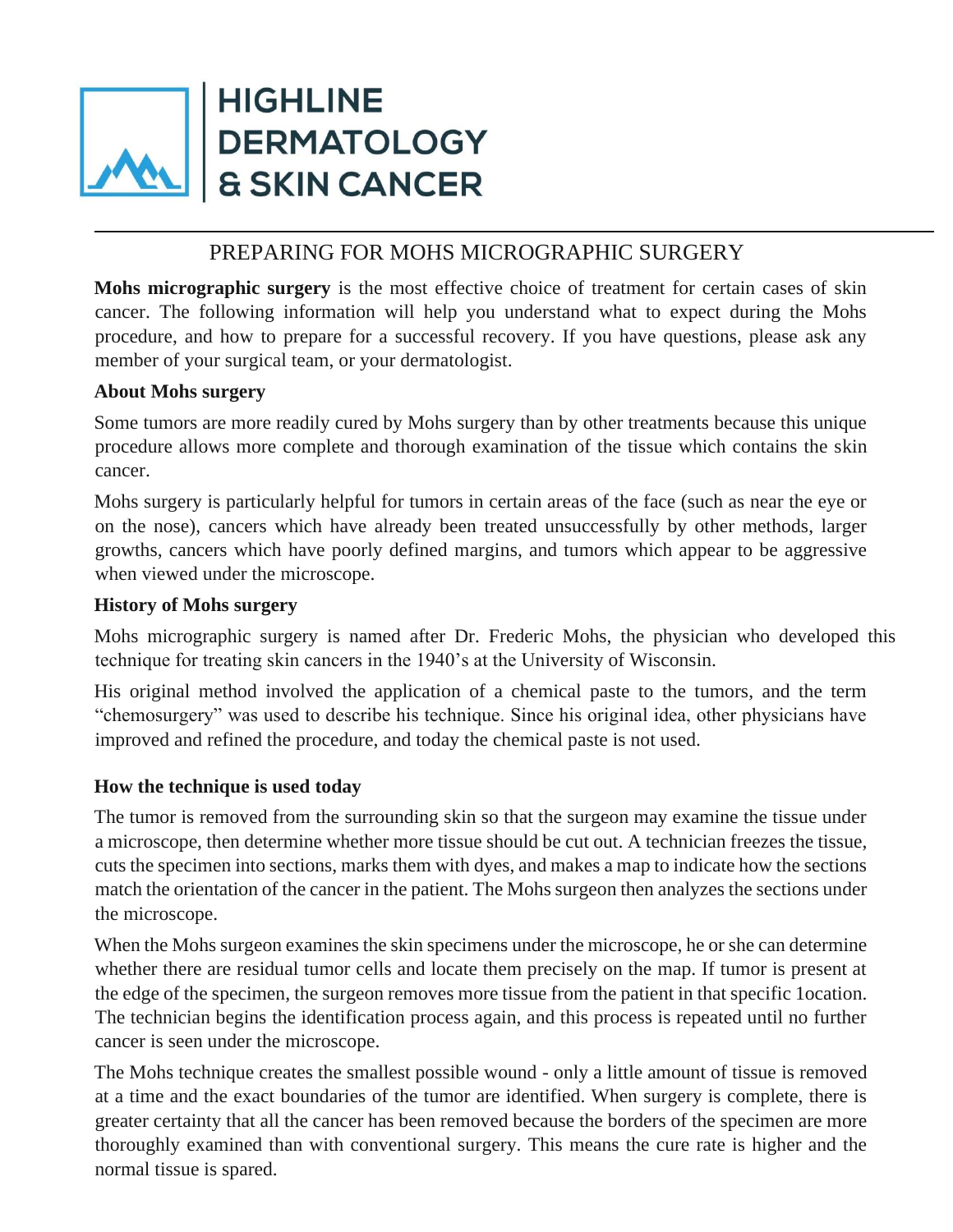## **Mohs surgery may take several hours**

You should plan to spend the whole day for the procedure, although most cases are completed within 1-2 hours. Most of the time is spent waiting as we process the tissue. It is a good idea to bring something to read or a friend to keep you company. Because the extent of your tumor is determined by microscopic examination as the surgery proceeds, it is impossible to predict in advance how many stages your particular tumor will require. Your surgical team will keep you informed as the day progresses.

### **The preoperative visit**

Before surgery, you have the option to meet with Dr. Shors so that he may examine your skin cancer and discuss the procedure with you. Alternatively, one of the members of our nursing staff can discuss the procedure with you by phone.

You'll discuss any medications you are taking, whether you have a pacemaker or bleeding problem, and any other pertinent medical conditions. Be sure to ask any questions you want.

When a patient is referred for Mohs surgery, usually a biopsy (removal of a piece of tissue) has already been performed, and your surgeon will have the pathology report.

One or two more follow-up visits with the Mohs surgeon are sometime scheduled one to three months after your procedure. Regular follow-up of your skin cancer after that is ordinarily done by your referring dermatologist.

#### **Avoid the sun**

Excessive sun exposure is the main cause of skin cancer. Although much of the damage to your skin was probably done during your youth, you should minimize future damage by wearing a sunscreen of SPF 30 or greater and protective clothing, including a wide-brimmed hat.

#### **Anesthesia**

Mohs surgery is performed with "local anesthesia". As your procedure begins, we will use a small needle to inject a local anesthetic, usually lidocaine, around your skin cancer to numb the area. During surgery, you may feel pressure, but you should not feel pain. If more than one stage is required to remove your tumor, your skin will be anesthetized each time before the surgery. After the first stage, the injections are less painful because the skin remains partially numb.

## **Surgery**

Once your skin is numb, the Mohs surgeon will cut out a saucer-shaped piece of skin containing the visible skin cancer. Bleeding will be stopped with a machine that produces an electric current called electrocoagulation. During the electrocoagulation you will hear a buzz and may feel a sensation of heat. The medical assistant or nurse will then apply a bandage to the treated area and escort you back to the waiting room. The surgery itself usually takes only 15 to 20 minutes, but you will need to wait while your skin specimen is being processed and examined under the microscope. Often the most difficult part of the procedure is waiting for the results between stages.

The laboratory where your specimen will be examined is adjacent to the operating room. Although the size of the tumor affects the time required for tissue preparation, generally processing takes at least 30-45 minutes.

The Mohs surgeon will then look at the specimen under the microscope to determine if any tumor remains in your skin. If there is residual tumor, you will be brought back into the operating room for another stage. This procedure will be repeated until microscopic examination reveals that all the tumor is out.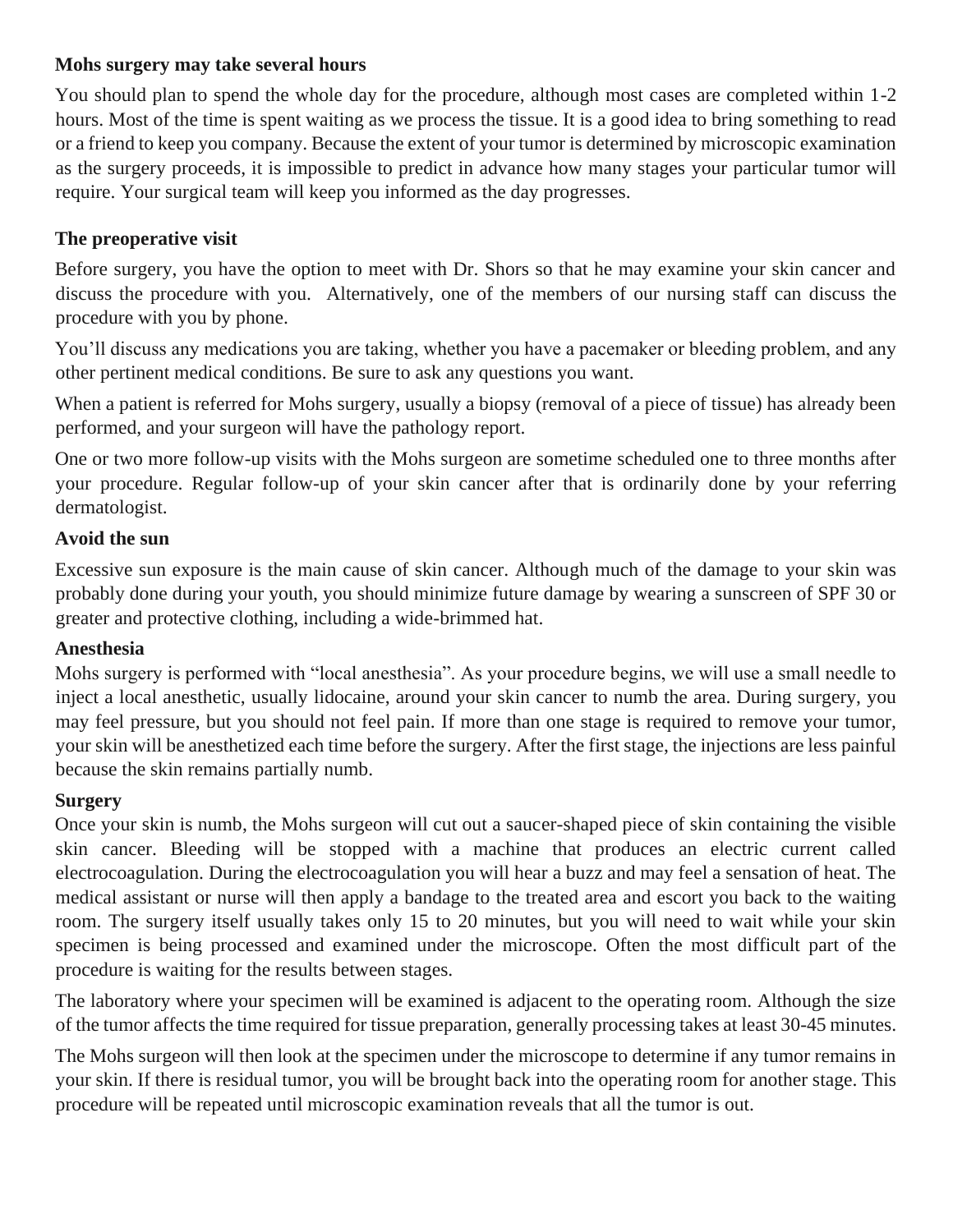The number of stages required for complete removal of tumor is from one to as many as ten or more, but the average number is two to four. Usually the tumor can be completely removed in one day, but in rare cases more than one day may be necessary.

## **Healing**

After the tumor is completely removed, your surgeon will determine what to do about the wound created by the procedure. Usually there are three choices: Let the wound heal by itself (called granulation); close the wound by bringing the edges together with sutures; or, close the wound by covering it with a skin graft or flap. Your doctor will evaluate your operative site and discuss with you the best approach for healing in your case.

### **Will I have nerve damage?**

Numbness is common and often diminishes over time. In very rare circumstances if the tumor is large and deep and is located in certain areas of the face (such as the temple), it might be necessary to cut through a nerve that controls facial muscle movement in order to completely eradicate the skin cancer. This may result in loss of muscle function, such as inability to raise the eyebrow, and the loss may be permanent. Fortunately, most tumors are not deep enough to have this effect.

#### **Will I have a scar?**

Yes. Whenever part of your skin is removed, a scar will result. Sometimes a scar may be almost invisible. How visible the scar will be is dependent on several variables, including its size, location, your age, your natural ability to heal, whether you smoke cigarettes, and how the operative defect is repaired after surgery. Your surgeon's goal is to remove the tumor completely and to give you the best cosmetic result with the least visible scar. It generally takes 6 -12 months for the scar to fully heal.

### **After surgery is complete - caring for the operative site**

The initial dressing placed on the wound by the doctor or nurse is usually a bulky pressure dressing that should be left undisturbed for the first 24 hours. After that, unless you have a graft, you will change your dressing every day. Your nurse will explain to you how to care for your wound. Usually this involves cleansing it with hydrogen peroxide and/or soap & water and applying an ointment (Vaseline) and then applying a new bandage.

## **Note: It is important to keep the wound covered with ointment and a dressing**

## **Pain**

You will likely have some discomfort after the anesthetic wears off (3-5 hours). Acetaminophen (Tylenol) will usually control it. If you are having more significant pain, ibuprofen can also be taken. If you have no contraindications to these medications, it is safe to take 400 mg of ibuprofen with 1000 mg of acetaminophen every 4 hours after surgery. You should limit this to three doses per day. Avoid drinking alcohol the night before surgery as well as the first 48 hours after surgery.

#### **Bleeding**

Usually bleeding after surgery is minimal and appears in small amounts along the incision line. If fresh, bright red blood appears, sit or lie down, remove all of the dressings, and with gauze, place firm, steady pressure over the area that is oozing blood. Apply pressure continuously, without lifting the gauze, for a full 20 minutes. If bleeding continues, call your surgeon or go to the emergency room. Dr. Shors' phone number is (206) 251-5422 and can be used for **emergencies**. Routine questions can be answered by our clinical nursing staff Monday - Friday, 8am - 5pm. Please call (406) 314-4788.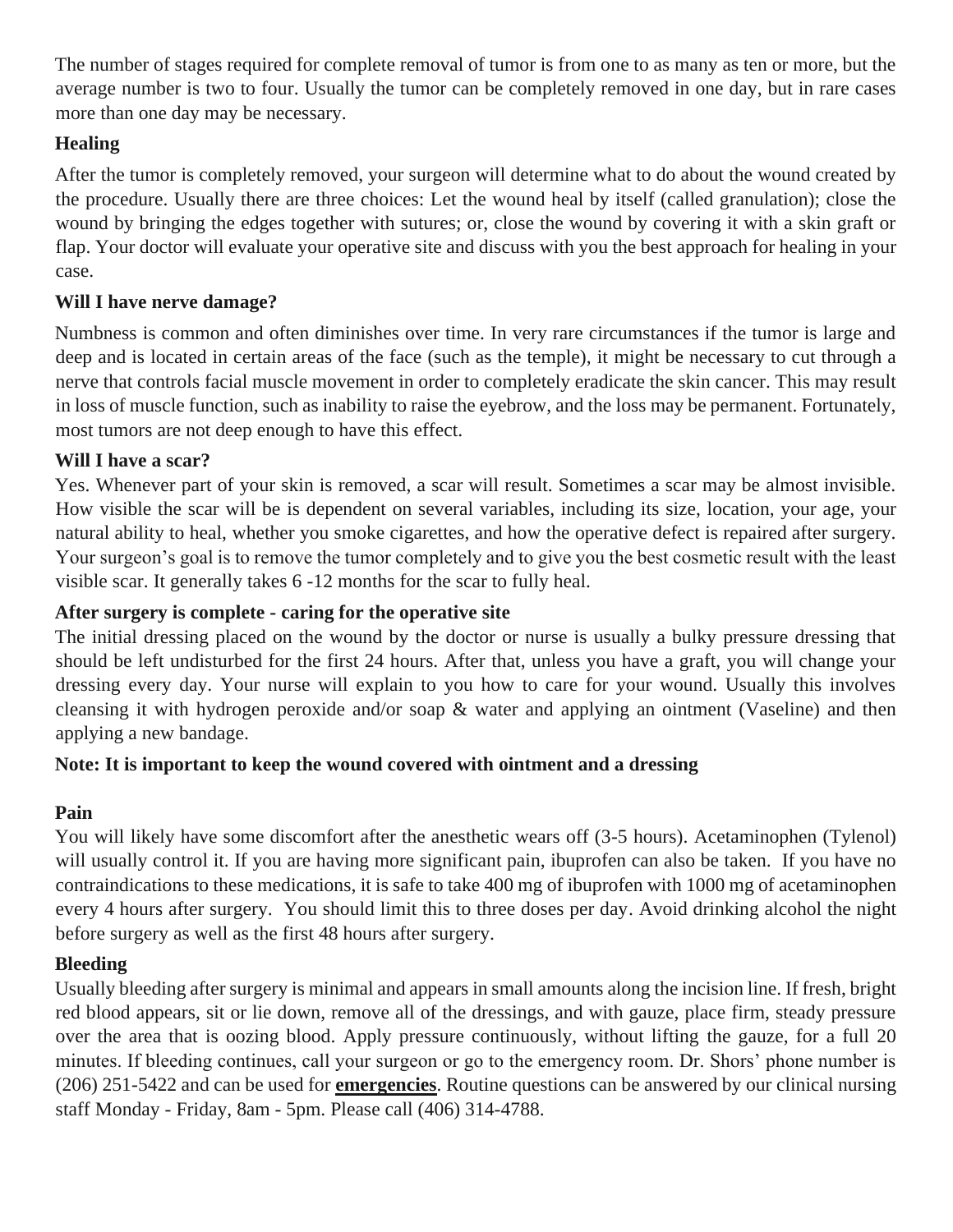#### **Other possible post-operative complications**

Some swelling and redness around the wound is normal and will gradually disappear. Severe redness and itching may mean that you have developed an allergic reaction to the topical antibiotic ointment or a reaction to the adhesive tape. If itching and excessive redness occur, call Dr. Shors' office.

Most closures/ repairs will contain both deep sutures underneath the skin (dissolvable over 2-3 months) and a top stitch. The top stitch is usually removed between 5-7 days after surgery; often times patients can follow up closer to home for the suture removal appointment. The repair is often raised like a mountain ridge for the first two to three weeks; this often makes it appear to be lumpy or raised. The wound should gradually flatten out with time as the wound heals and matures.

All wounds normally drain clear pinkish yellow fluid-which is why regular dressing changes are so important. Infection following surgery is unusual. Signs of infection are redness, swelling, tenderness, and draining of yellow pus. If you suspect you have an infection, call Dr. Shors' office immediately.

## **Follow-up visits after surgery**

If your wound is sutured, you will usually return to our office in one week for suture removal, or if the suturing is uncomplicated, you may have your sutures removed in the office of your primary care physician. If your wound heals by granulation, a  $2 - 4$ -week follow-up visit is usually scheduled.

## **Preparing for surgery**

On the day of surgery eat your usual breakfast and take your regular medications unless you were specifically instructed otherwise. Plan to bring someone with you if possible so that you will have company during the day. You might want to have someone available to drive you home. Bring reading material to occupy yourself during the waiting periods between stages of your surgery.

## **Medications**

Certain drugs prolong bleeding. These include aspirin and aspirin-containing drugs, some medications for arthritis called non-steroidal anti-inflammatory drugs, and anticoagulants (blood thinners) such as Coumadin (warfarin) and Plavix (clopidogrel). Examples of non-steroidal anti-inflammatory drugs are: Ibuprofen (Motrin, Advil), lndomethacin (lndocin), Sulindac (Clinoril), Tolmetin (Tolectin), Naproxen (Naprosyn), Meclofenamate (Meclomen), and Piroxicam (Feldane).

Aspirin should be discontinued when possible for 10 days prior to surgery. The physician or nurse will instruct you on whether it is advisable for you to stop aspirin. Most of the non-steroidal anti-inflammatory drugs should be stopped 24 hours prior to surgery (except Piroxicam which should be withheld for four days before surgery).

If you blood thinners Dr. Shors will decide whether to discontinue the drug before surgery. (If so, these medications are usually discontinued three days before surgery and resumed one day after.) For some patients, such as those with prosthetic heart valve for people who have had a stroke, Coumadin is usually continued at the regular dose without stopping. In almost all cases, we continue prescription anticoagulants given the risks in discontinuing these drugs.

Here are some common blood thinners:

Apixaban (Eliquis) Dabigatran (Pradaxa) Edoxaban (Savaysa)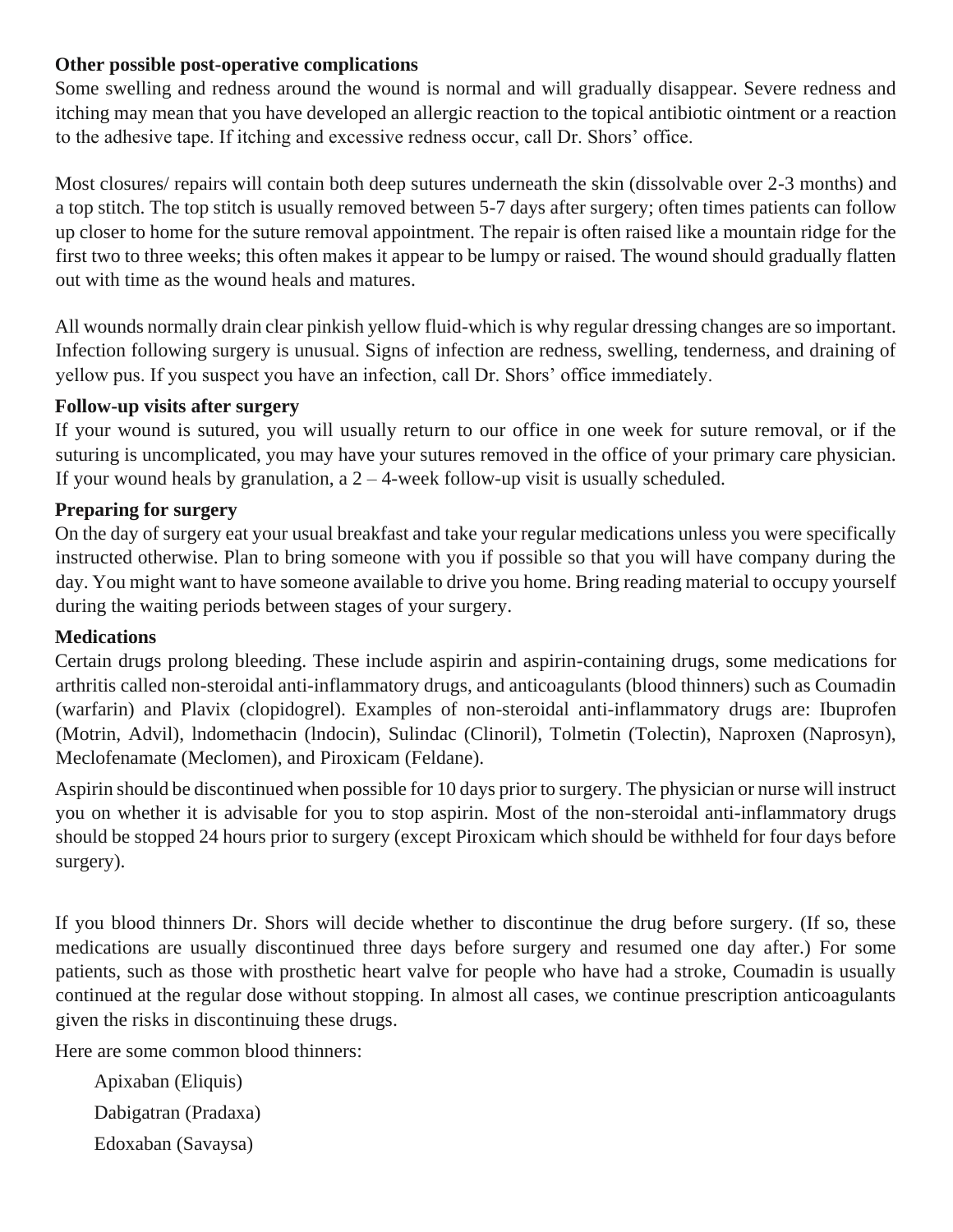Enoxaparin (Lovenox) Heparin Rivaroxaban (Xarelto) Warfarin (Coumadin) clopidogrel (Plavix) ticagrelor (Brilinta) prasugrel (Effient) dipyridamole dipyridamole/aspirin (Aggrenox) ticlopidine (Ticlid) eptifibatide (Integrilin)

## **Note: Please do not drink alcohol immediately before or for 48 hours after surgery. It dilates blood vessels and may promote bleeding.**

Dr. Shors' phone number is (206) 251-5422 and can be used for **emergencies**. Routine questions can be answered by our clinical nursing staff Monday - Friday, 8am - 5pm. Please call (406) 314-4788.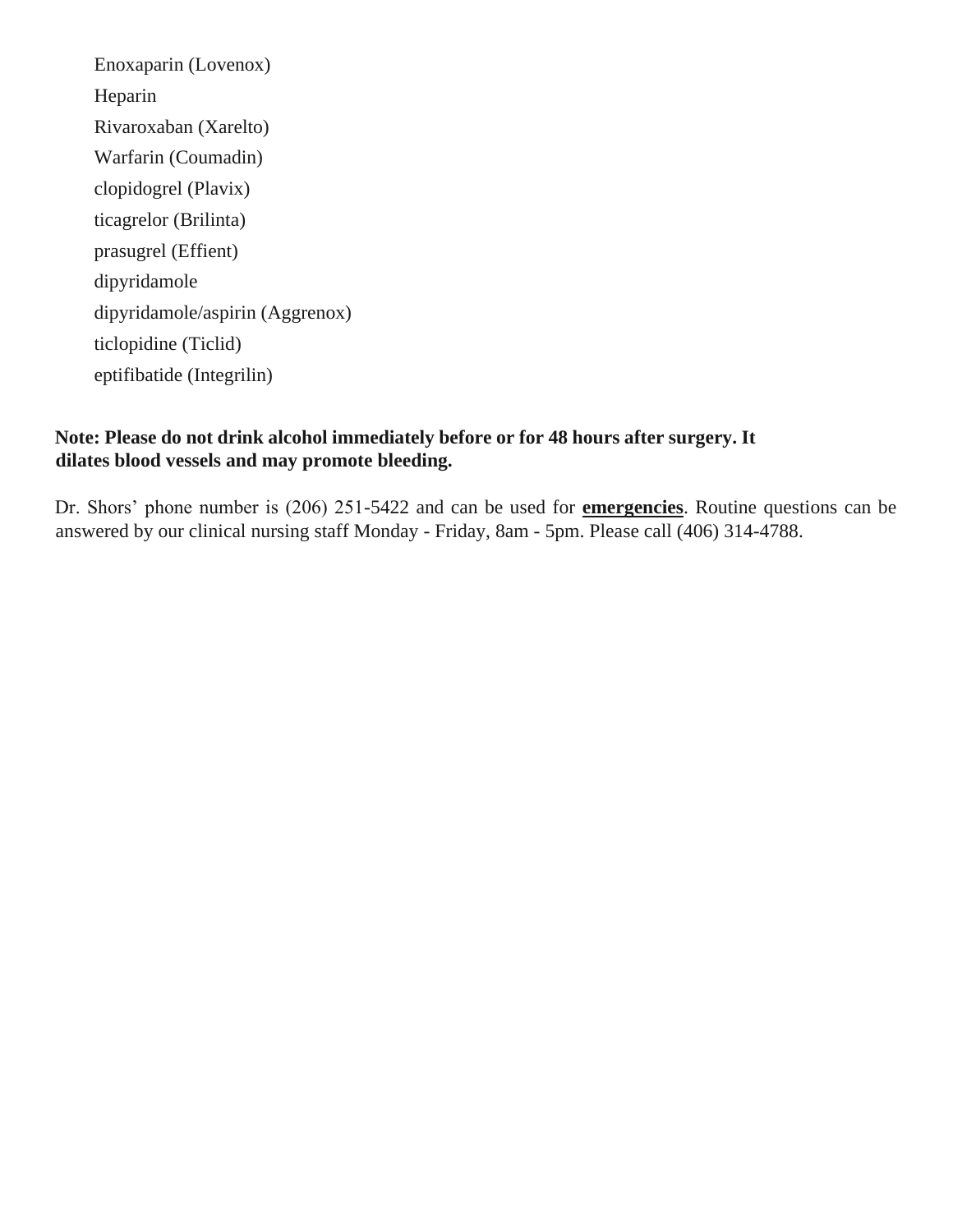# **INSTRUCTIONS FOR PATIENTS SCHEDULED FOR MOHS SURGERY**

- 1. Eat your normal breakfast the day of surgery. You may eat lunch during the day. Bring food and drink with you. No alcoholic beverages 24 hours before or after surgery.
- 2. If you are taking Coumadin® (warfarin), please have your anti-coagulation blood test done the week before surgery to make sure the result is within the accepted range.
- 3. Discontinue aspirin for 10 days before surgery unless you were instructed otherwise, or your prescribing doctor states that you should not discontinue your aspirin.
- 4. Discontinue any non-steroidal anti-inflammatory medications (NSAIDS) such as ibuprofen (Advil®, Motrin®) and naproxen (Naprosyn®, Aleve®) for 2 days prior to surgery. Please discontinue high does Vitamin E and Fish oil for 10 days (regular multivitamin ok).
- 5. Take all your other medications on the day of surgery.
- 6. If an antibiotic was prescribed, take as directed on the bottle.
- 7. Hair grooming products, especially if they contain alcohol, may be flammable and could ignite when electric current is used to stop bleeding. Please wash your hair prior to the appointment to remove all traces of hair products.
- 8. Please do not wear perfume or cologne as employees and other patients may be allergic to the fragrance. When possible, remove all jewelry prior to your appointment.
- 9. If we are operating on your scalp, bring a scarf or a hat with you to help hold the pressure dressing in place and cover the area.
- 10. **Remember to plan on spending the entire day in our office. We can't predict how much time will be required for your surgery.**
- 11. If you have any questions, please call us at (406) 314-4788.